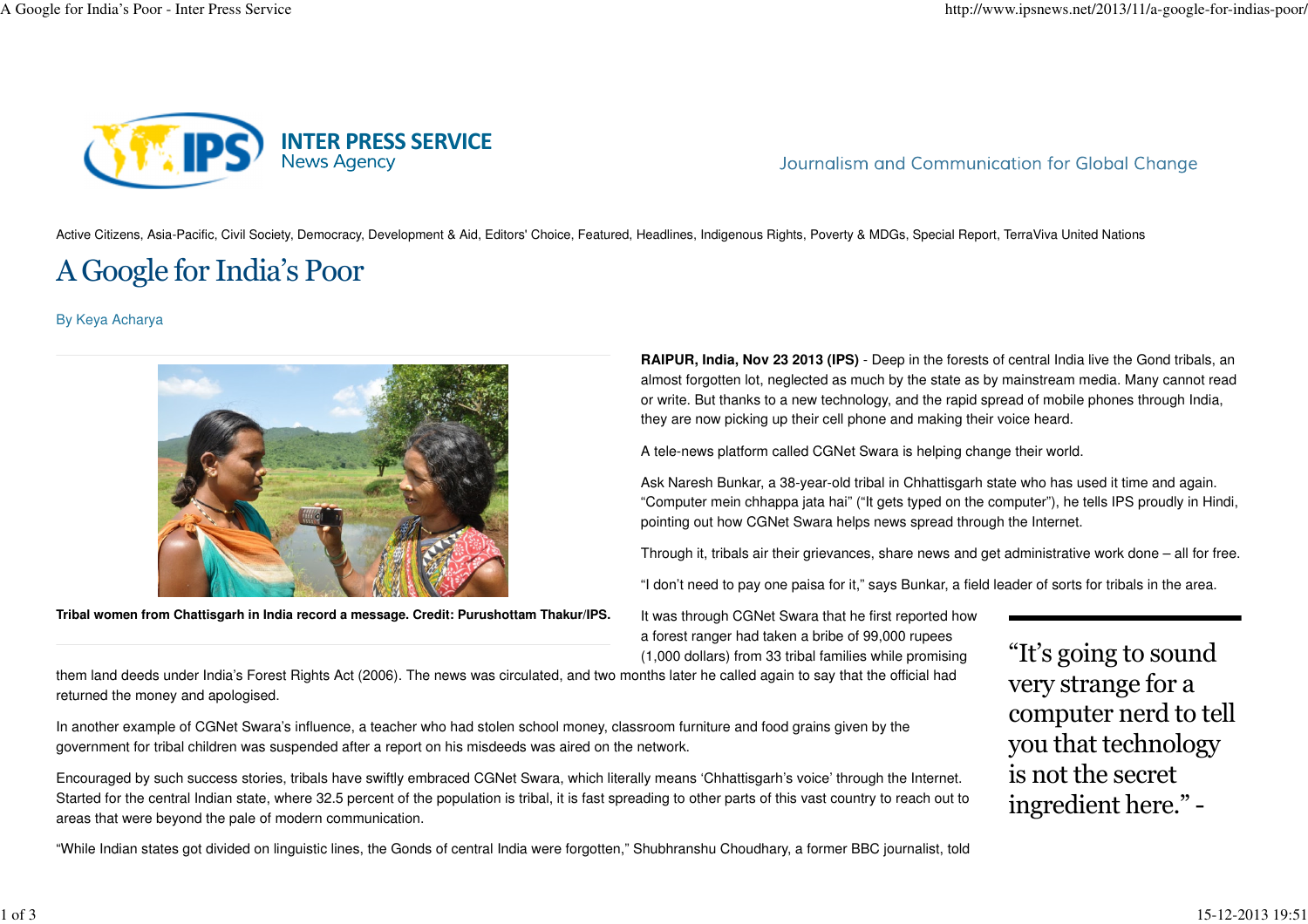## Bill Thies

**IPS. Bill Thie** "They don't have a newspaper in their native Gondi language, but the only new thing I have found on my return here is that most people now have cellphones," he says.

Choudhary used that cell phone knowledge to set up CGNet Swara in 2010. The system operates in a region beset with Maoist insurgency. Its inhabitants often find themselves caught in thecrossfire between the guerrillas and state forces.

A native of Chhattisgarh, he says the ferment in the region stems from years of neglect.

"We are trying to create another 'development' paradigm," says Choudhary. "This communication system could well become the Google of the poor."

Here's how it works. When a tribal dials the number +91 80 500 68000, the message goes to a server in Bangalore. The caller disconnects and waits. Within seconds he receives a call and a recorded voice tells him to speak after the beep.

The server has been set up by Bill Thies, a self-confessed geek from the Massachusetts Institute of Technology (MIT) working at Microsoft's Research Laboratory in India's IT capitalBangalore.

Using a simple desktop and modem, Thies used a freely available software called Asterisk to build 10 lines that automatically call back 'missed call' numbers and then record a two-minutemessage from the caller.

"But," says Thies, "it's going to sound very strange for a computer nerd to tell you that technology is not the secret ingredient here."

The 'secret ingredient' is the unique media networking system set up by Choudhary, whose community interests aligned with Thies in user-generated technology.

'Swara' now has 400 callers daily, dialling Thies' server in Bangalore to either listen to or record their own news.

Each message goes to the moderator, Choudhary, and through him to about 50 strategically located volunteer sub-editors for cross-checking of facts and local follow-up.

The volunteers are educated Indians, well-versed in their spheres of work and residence, coming from a web-based Yahoo group called CGNet, set up in 2004 by Choudhary and journalistFrederick Noronha of Goa.

For instance, Bunkar's message on the forest official's bribe demand was first checked by CGNet's locally based editorial volunteers for accuracy. It was then sent to the principal chiefconservator of forests who found the allegation to be true and suspended the official.

The network – with the website – has even helped people access a popular rural job guarantee scheme.

The state government, however, seems reluctant to acknowledge its potential as a parallel system of governance.

"I personally find it an effective source of feedback and grievance redressal from the grassroots. I do make use of it off and on," Chhatttisgarh Chief Secretary Sunil Kumar, the state's topbureacrat, told IPS, taking care to emphasise the non-official nature of the way he uses it.

Choudhary calls the network a kind of 'citizen journalism' wherein there is local news for local residents who are otherwise neglected by the mainstream media.

CGNet Swara now covers all of Chhattisgarh. It's also popular in the nearby states of Madhya Pradesh and Jharkhand. The news system has spread by word of mouth to the tribal belt acrossGujarat, Rajasthan, Odisha, Jharkhand and Andhra Pradesh – an area Choudhary calls the 'media dark zone'.

Ironically, the region's ultra-left Maoist radicals, who claim to fight for the marginalised, have issued threats to Choudhary, asking him to close down CGNet Swara.